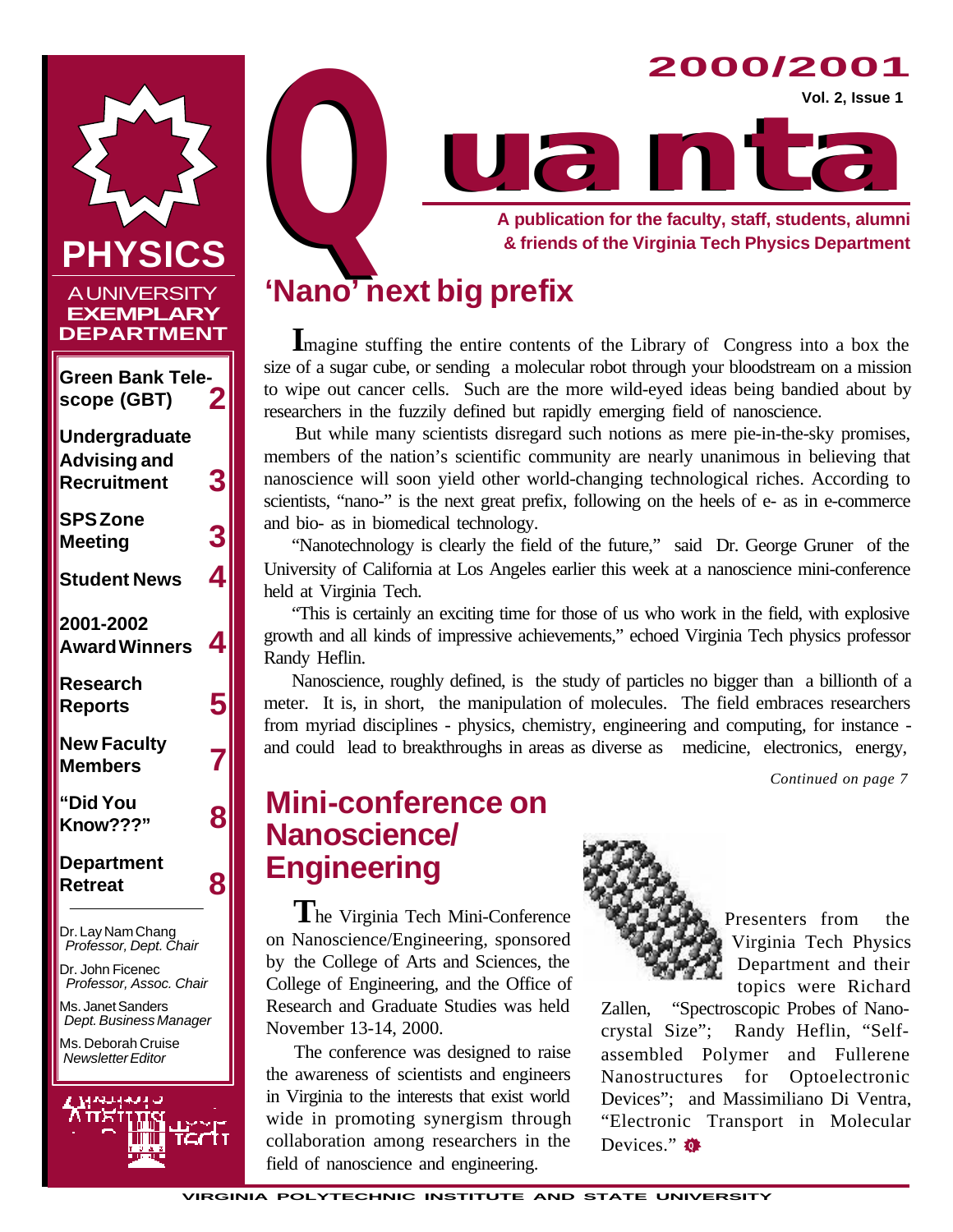### **The Green Bank Telescope by John Broderick**

**2**

**O**n a sunny day last August 28th hundreds of people gathered at the National Radio Astronomy Observatory at Green Bank, West Virginia to dedicate the Robert C. Byrd Green Bank Telescope (hereafter called by its affectionate nickname, the GBT). Sen. Byrd gave the keynote address at the dedication, preceded by remarks from the heads of NASA and the NSF. At the beginning of the dedication ceremony a rhythmic drumming noise could be heard — like someone beating a drum but not very

musically. It turned out to be an audio display of a pulsar that the telescope was tracking. This was the same pulsar that had been observed during the "first light" observations for the telescope two nights earlier. This dedication ceremony culminated a 12-year quest for a new, state-of-the-art radio telescope to replace the one I broke (by accident) in November 1988.

I didn't really break the old 300-foot telescope but an observing program of mine (along with two NRAO scientists) was running at the time of its demise. People have kidded me about breaking the 300-



**GBT DISH** - photo credits to **NRAO/AUI**

foot, and I tell them I'm proud to claim it. Proud because its collapse led to the replacement of a telescope built in 1962 costing \$800,000, as a stopgap instrument to be used only until the 140-foot telescope construction was completed. This replacement telescope (the GBT) cost more than \$75-million. Although its aperture is not significantly larger than the 300 foot (101 meters versus 92 meters), its new features are well worth the increased replacement cost — like wrecking an old Corvair and getting it replaced by a new Corvette.

The GBT will be able to observe at wavelengths shorter than 3 mm, whereas the 300-foot had trouble even with 6-cm wavelengths. (A good telescope has a reflecting surface at least16 times smoother than the observing wavelength; thus shorter wavelengths require more accurate surfaces.) The surface of the GBT can be kept accurate to such small tolerances by actuators that adjust the 2004 panels making up the surface, overcoming surface deformations caused by temperature, wind and gravity. Short wavelength capability is important because many molecules produce spectral lines in the millimeter-wavelength end of the radio band. Carbon monoxide (CO) is one of the most important of these molecules. CO shines brightly at a wavelength of 2.6 mm and is an effective tracer of the molecular hydrogen gas that makes up giant molecular clouds -- sites of star formation that can be up to a million times more massive than the sun. Molecular hydrogen is the most abundant molecule in the universe but is nearly

> invisible even though it is a hundred thousand times more abundant than CO. CO is so bright that it has been detected in quasars off on the other side of the universe. The GBT will be able to detect CO in many distant galaxies, helping us to better understand star formation in young galaxies, which themselves are still in the process of formation. We see these galaxies as they were long ago while still in their formation stage because their light has taken so long to get here.

 The GBT is fully steerable whereas the 300-foot was a meridian transit telescope; meaning that it

could only look at the part of the sky which was transiting the meridian (the north-south line). Although the 300-foot could see any part of the sky above the southern horizon, it could only do so while that part transited the meridian. A weak source might not be detectable because of the short duration of the observation. The GBT will be able to track a radio source from horizon to horizon, if need be, to achieve the low noise levels necessary for detecting weak radio features.

An important new design feature of the telescope is its unblocked aperture; this is what makes it look so funny: like a giant erector-set big-bird. Signals from the sky are reflected to a focus placed off to the side of the dish, where they are collected, amplified and sent to the control room to be recorded and analyzed. As seen from the radio source the dish of the GBT has no obstructions in its wave path. Usually radio telescope "feeds" (the things that collect the incoming radio waves at the focal point) are placed directly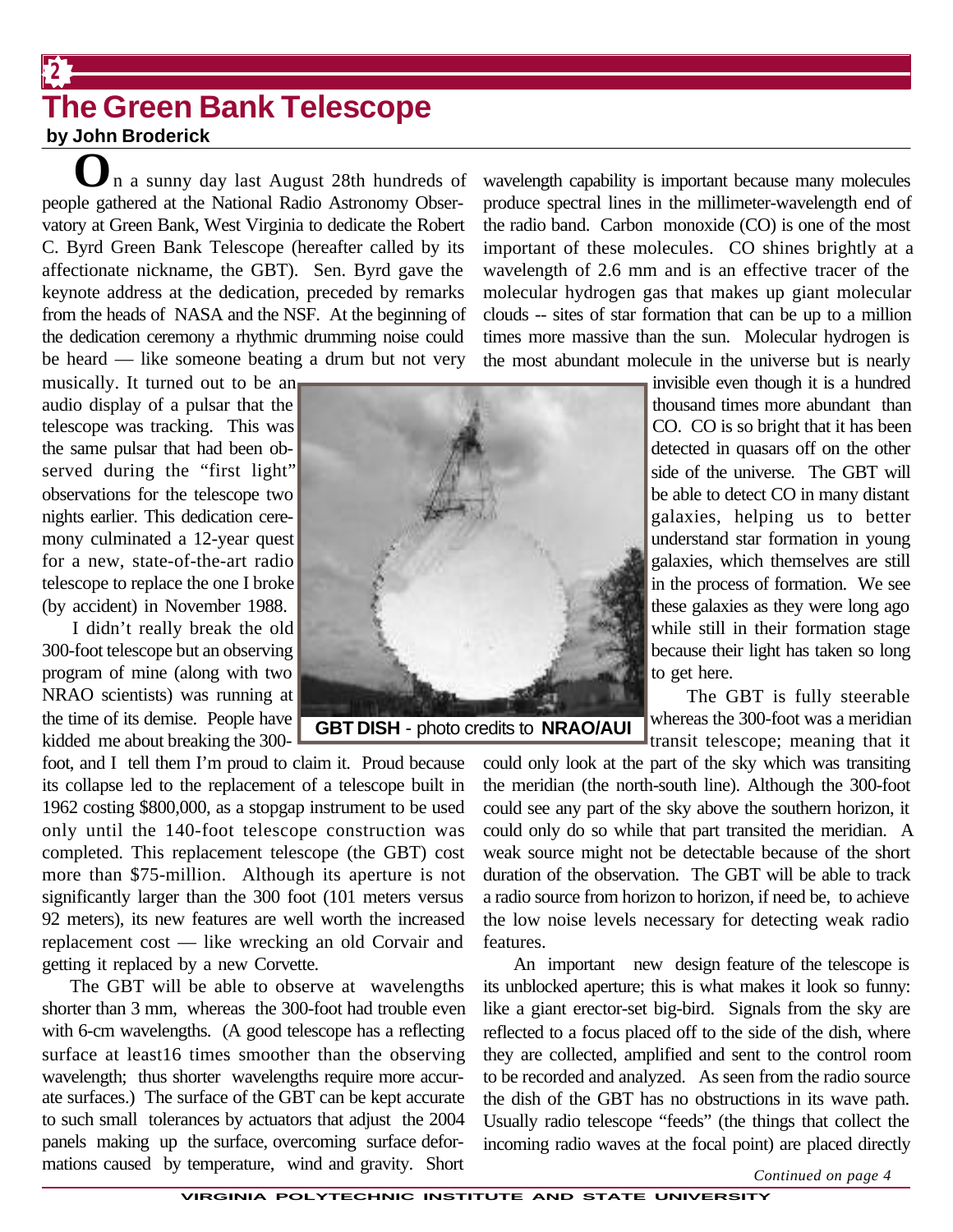## **Undergraduate Academic**

## **(SPS) Hosts Zone Meeting**

**3**

**Advisor and Recruitment**

**by Jerome Long**



students and they come to her often for guidance. Join us in welcoming Diane as a member of our staff.

### *A personal statement: by Diane Walker-Green*

I've had a very busy and exciting year. I've focused the recruiting portion of my duties on high school physics classes. In the past year I've visited 22 high schools, talking to physics, biology and chemistry students. My presentations include a suggestive list of high school courses that prepare a student to be strong in physics, combined with a little Hokie trivia, admissions information, and a heart to heart discussion on independence, maturing, and freedom that a student experiences when they first arrive on campus. I have also begun to build a working relationship with high schools that our current physics majors once attended. As a follow-up, each teacher receives a thank you note with a complimentary Virginia Tech promotional item, periodic updates on undergraduate information about the physics department and the departmental newsletter.

Even though I love to travel and meet prospective students, I have to admit that the part of my job I enjoy most is academic advising. As an advisor I follow the student's progress, as well as their course of study, and get to know them as a person. I not only get to talk with our students, but I listen to what they have to say. I encourage students to maintain an open line of communication. I sometimes serve as a liaison between faculty and students. When faculty members ask about a student for various reasons, I'm usually able to give them a little background information, as well as a progress report without ever pulling the students record.

My goals for the upcoming year are: 1) an undergraduate summer research program; 2) a summer camp for high school students; 3) establish a tutorial program that will be free for students who need tutoring; and 4) advanced placement certification workshop for high school teachers.

In closing, I'd like to thank the students, staff and faculty for their support, encouragement and suggestions. Your assistance has made my job very enjoyable. **<sup>Q</sup>**

**R**epresentatives of SPS chapters in Zone 4 of the Society of Physics Students came to Blacksburg for a Zone Meeting on October 14, 2000. After Saturday morning coffee and doughnuts, the meeting opened with a keynote lecture on the Theory of Strings by Virginia Tech Physics Chairman Dr. Lay Nam Chang. The morning session of the meeting included short presentations of the results of undergraduate research participation. The afternoon session featured a tour of departmental laboratories and a panel of three Virginia Tech Physics alumni who have gone on to diverse and successful careers. The meeting concluded with a pizza party and informal conversation.

have won numerous awards and other national recognition. The Society of Physics Students is an affiliate of the American Institute of Physics and manages a membership of some 6,000 physics students in over 650 chapters on campuses throughout North America. Each chapter belongs to one of 18 zones with some 25 to 45 chapters in each zone. The chapters from a zone attempt to hold one or two zone meetings each year. The 40 plus chapters of Zone 4 are those from the colleges and universities of Maryland, Virginia and the District of Columbia. Zone meetings and other affairs within a zone are coordinated by an elected Zone Councilor. The current Zone 4 Councilor is Dr. Jerome R. Long , Chapter Advisor for Virginia Tech. The Virginia Tech chapter, with an active program and one of the largest national memberships, has been one of the 5% of chapters consistently designated as outstanding by the national organization. Individuals and groups within the chapter

Due to the large travel time between chapters of Eastern Maryland and those of Western Virginia, Zone 4 attempts to have two annual meetings with a western meeting in the Fall and an eastern meeting in the Spring. Despite that long distance, the October 14 western meeting in Blacksburg drew attendees from Maryland's Towson University and tidewater Virginia's Hampton University. The Saturday morning session of student presentations included two contributions from each of those institutions. As one might expect, several students from the Virginia Tech chapter made presentations. The Spring meeting for Zone 4 was held at Towson University on March 31, 2001, and included participants from Virginia Tech.

Perhaps the most unusual of the features of the October 14 meeting was the panel of alumni on Saturday afternoon. The three alumni panelists were Ms. Noel Heiks ('92), Mr. Robin Clark, Esq. ('94) and Mr. Eric Carlson ('95). Each panelist gave a short presentation of the nature of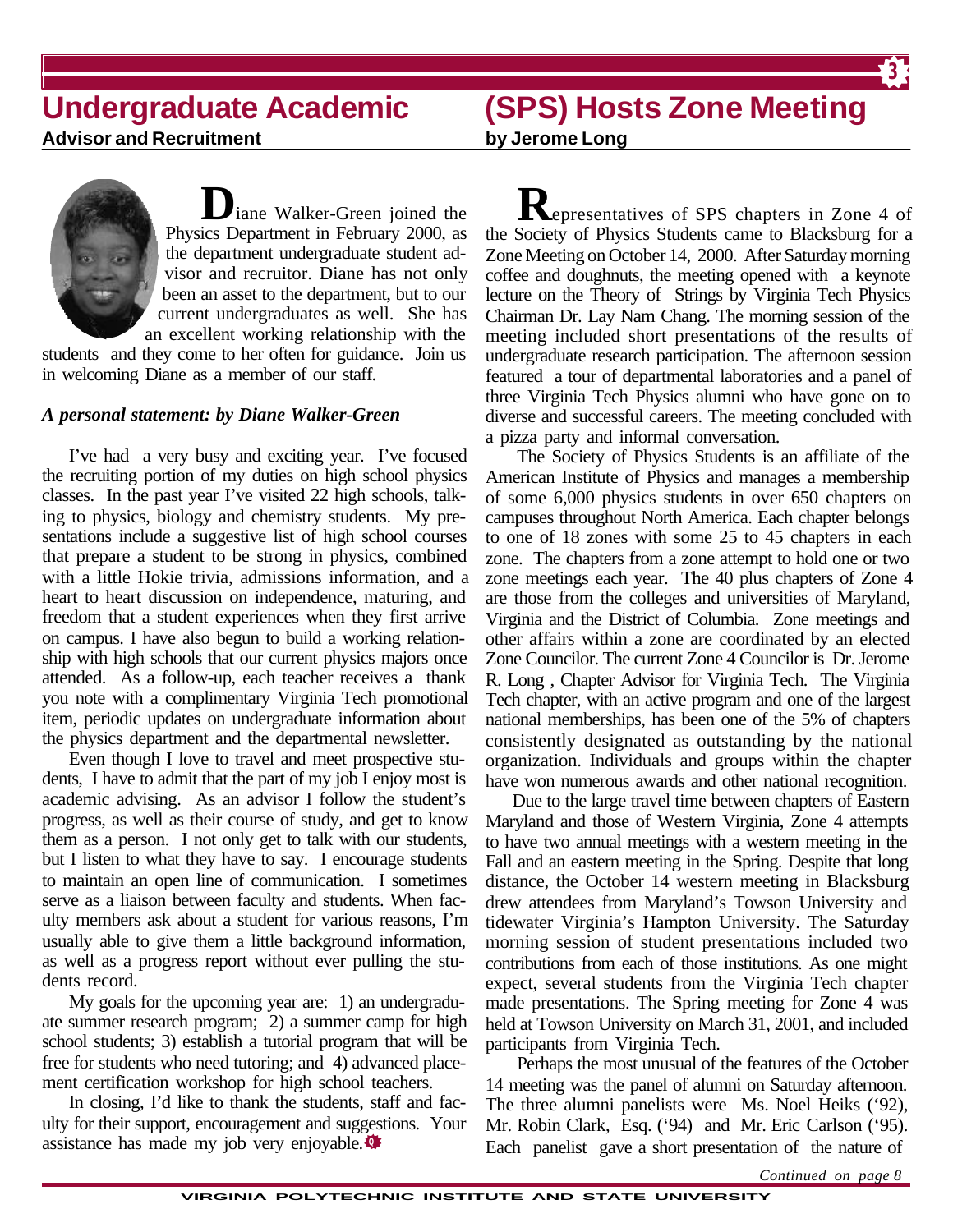**Alice Estes Martin Scholarship** *Alma Robinson*

**Col. Nelson Carey Brown Memorial Scholarship** *Jennifer Beard*

**Daniel C. & Delia F. Grant Endowed Scholarship** *Anubav Vasudevan Jerome Mettetal*

**Frank Leigh Robeson Scholarship** *James Roberts, Seth Smith*

**H.Y. Loh Award** *Josh King*

**Hugh D. Ussery Scholarship** *Larry Cook*

2001-2002 Award Winners

**Robert C. Richardson Scholarship** *Rafael Hipilito*

**Robert P. Hamilton Prize** *Beth Reid*

**Theodore E. Leinhardt Scholarship** *Zachary Lewis*

**2001-2002 Award Winners Webster & Sara Schoene Richardson Memorial Scholarship** *Christopher Graziul*

> **C.H. Wan Scholarship** *Anubav Vasudevan*

**Ray F. Tipsword Graduate Scholarship** *Robert J. Astalos*

**Jamie Dunn Award** *Thomas J. Bullard*

### **The Green Bank Telescope**

 *Continued from page 2*

 in front of the dish. The feeds are held there by feed-support legs that make the dish, as seen from the radio source, appear to be blocked by an X-shaped obstruction. Although this obstruction doesn't remove much signal (the blocking area of the feed-support legs is much smaller than the total area of the dish), what happens is that signals

from other directions of the sky can scatter, reflect or diffract into the feeds and contaminate the observation. The detected signal comes not just from the direction in which the

telescope is pointing but also from other points in the

**GBT STRUCTURE**photo credits to **NRAO/AUI**

sky. These contaminating signals, called sidelobes, form a four-point star, a familiar sight in astronomical photographs. Sidelobes aren't too much of a problem for optical astronomy, but they can be particularly troublesome when mapping the wide-scale distribution of spectralline-emitting gas like neutral hydrogen. Strong signals from a cloud of gas in a nearby part of the sky can get scattered into the feed and overwhelm the weak signal coming from the location being observed. The GBT will not have this problem. Another useful property of an unblocked aperture is the absence of standing waves, which contaminate the baseline of spectral-line observations. These standing waves, which are amplified by multiple reflections between the dish and the feed, produce a wavy baseline in the

not occur with an off-axis focus, the problem is neatly avoided. plot of line strength versus observing frequency. The peaks and troughs of this undulating baseline can mask the presence of weak, broadened spectral lines. Because multiple reflections do

Currently the NRAO is accepting "Early Science" proposals while the testing of the telescope and the installation of new receivers proceed. Longer wavelength observations will get the first crack at the telescope. Once the complicated servo-system needed to maintain the high surface accuracy is working, the usable wave-lengths will begin to shrink. Our own Prof. Brian Dennison will be among these early users. He will collaborate with NRAO scientists (including Physics Department alumnus, Toney Minter) to try to make the first detection of a very broad fine-structure line of atomic hydrogen. Without the flat baseline capability of the GBT this project could not be done.

perhaps even grow closer. Tech astronomers have always had a close connection with this nearby observatory, and with the GBT on line this connection will continue and

### **Student News**

**G**raduate student, Mark F. Makela, Department of Physics was selected to attend the 51st Meeting of Nobel Laureates. Mark is currently working with Prof. Bruce Vogelaar. Congratulations, Mark! **<sup>Q</sup>**

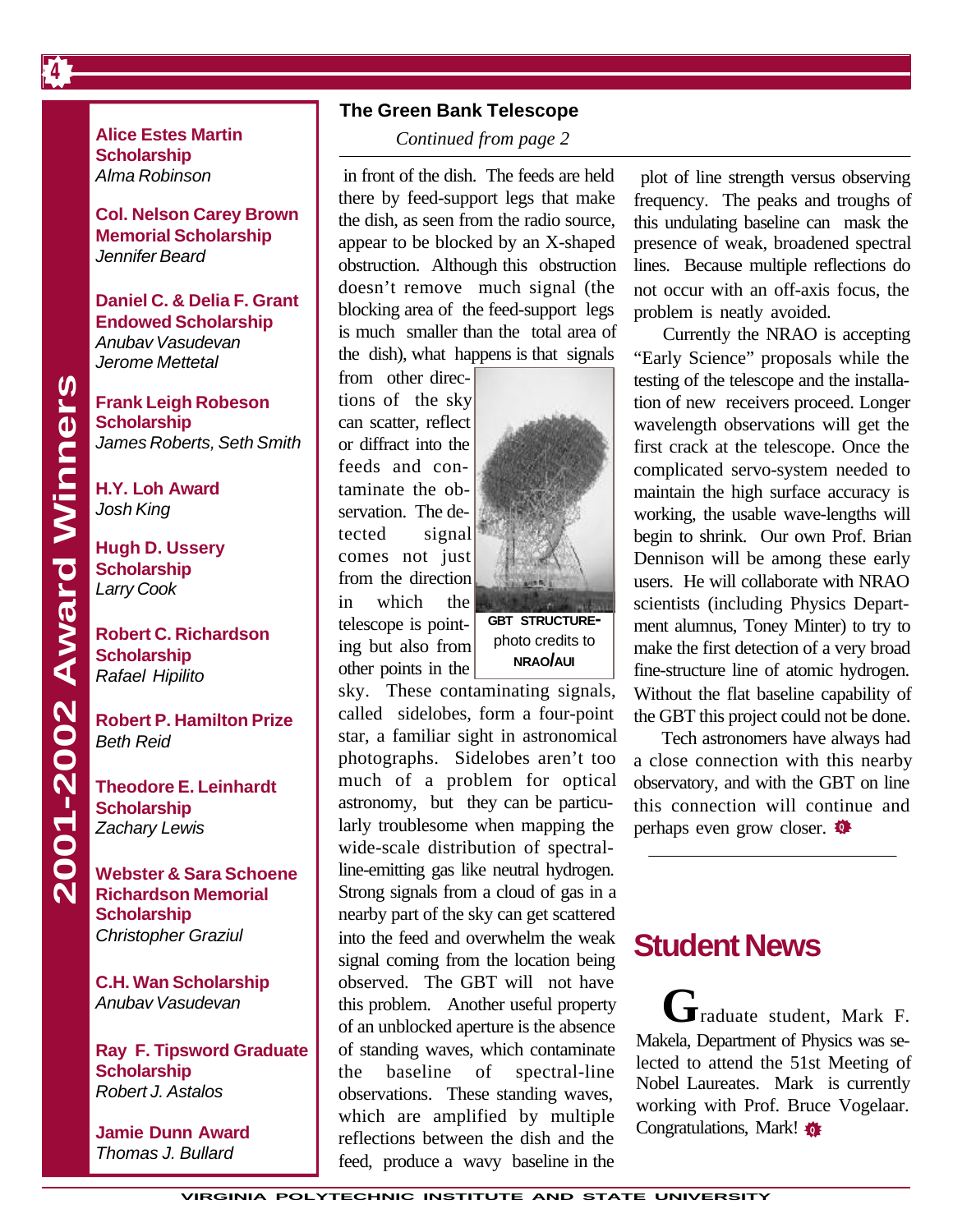## **Physics Research Reports**

### **New and on-going initiatives**

### **Theoretical physicist shows single molecule can be transistor**

he problem: Smaller, more powerful microprocessors require squeezing more transistors into a single chip—but there's a limit.

Transistors switch current on and off and amplify current. In existing transistors, this is done by applying voltage to a gate electrode between the input (source) and output (drain) electrodes. More transistors in a single chip means more computational speed. Presently, a **D** single chip can hold up to about 50 million transistors, but leakage and tunneling are already a problem. Stray current (leakage) causes crossed signals, and electrons bypassing gate fields (tunneling) prevents current amplification.

The solution may be molecular electronics. "We can use molecules as transistors, switches, and memory devices," said Massimiliano Di Ventra, who joined the physics faculty at Virginia Tech this summer.

"We want to integrate billions of molecules into a single chip," he said. "We will have this technology probably in 15 to 20 years."

Di Ventra is a theoretical physicist whose research focus is to understand

how molecular electronic devices work. He studies how a specific molecule will behave under current flow. "I inject current into the molecule to see if it can work like a transistor, a switching device, and the like." Last spring, he demonstrated that a benzene molecule can work as a transistor (published in the June 5, 2000 issue of *Applied Physics Letters*), acting not only as a switch but also as an amplifier.

*Nature* columnist Philip Ball hailed the work in a "Science Update" article titled "Painless Gain" (*Nature*, June 2, 2000).



**Benzene molecule as transistor**

The transistor 's role as an amplifier is critical to ensure that signals remain strong as they pass from place to place. "So far, obtaining gain from a single-molecule device has been a big stumbling block for molecular electronics," Ball wrote. "Now Massimiliano Di Ventra …and his colleagues have shown that this hurdle is, in principle at least, surmountable."

Benzene is a common molecule made up of six carbon atoms forming a hexagon on a plane. It is abundant and cheap to manufacture. Di Ventra, Sokrates Patelides, a colleague in physics and astronomy at Vanderbilt University, and Norton Lang of the IBM Research Division in New York, did a computer simulation of a benzene molecule between two electrodes (the source and the drain) and applied an electric field perpendicular to the molecule (the gate field).

In the theoretical simulation with the

benzene ring molecule, the drain and source are two gold electrodes connected to the benzene molecule by sulfur atoms. The gate consists of two charged metal disks above and below the molecule

**5**

and between the electrodes. The electrons flow from source to drain,but the gate field can be adjusted to control the electron flow.

For some voltage at the gate field an "electronic bridge" is formed between source and drain and electrons S can tunnel across the molecule easily, allowing a large current flow. This electronic bridge is called "resonanttunneling." Thus, the molecule acts as a switch, and the signal is amplified by the gate as in conventional field-effect transistors.

"Now, tunneling destroys chips if they are too crowded, but, with molecules we can use the phenomenon to our advantage," Di Ventra said. "We demonstrated that single molecules can do the same job as transistors. But these single elements need to be combined to form molecular chips. This is a major technological problem. It is like in the 1940's when the transistor was invented: It took 25 years before transistors could be put together in integrated circuits."

computers," he said. "The next step in molecular electronics is to develop molecular chips that will replace the ones we use in our

*Thanks to Susan Trulove of the Spectrum for the contribution of this article.*

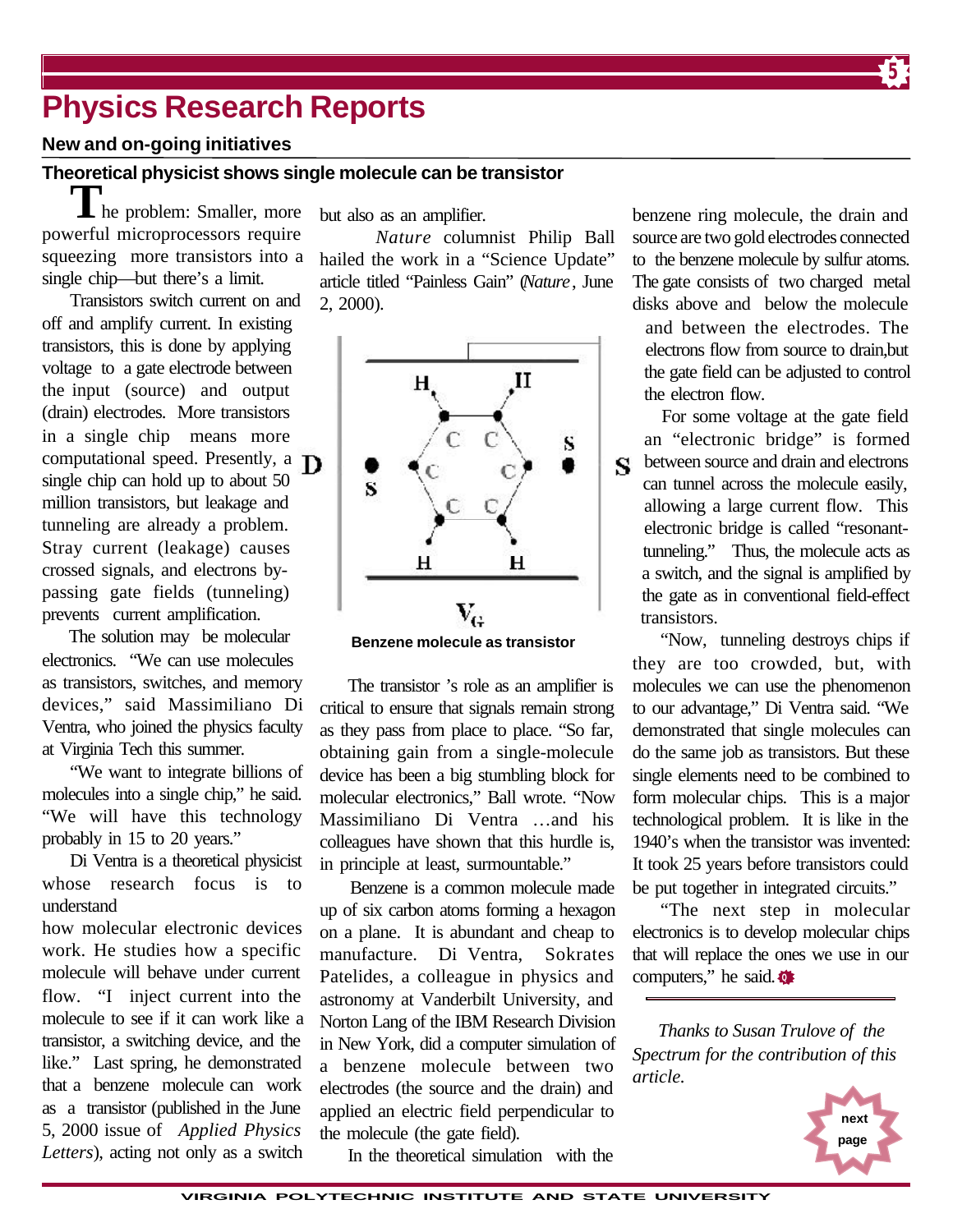## **Physics Research Reports**

*Continued from page 5*

### **Carilion Biomedical Institute's Optical Sciences and Engineering Research (OSER) Center**

**B**ill Spillman joined Virginia Tech in 1999 to be the Director of the Carilion Biomedical Institute's Opti-

cal Sciences and Engineering Research (OSER) Center. Prior to that, he was Director of Research and Chief Scientist at the BF Goodrich Aircraft Integrated Systems Division.

**6**



Just before coming to Tech, Bill spent 2 years working on so-called "smart" biomedical implants. He received his Ph.D. in experimental condensed matter physics in 1977 from Northeastern University in Boston and joined the physics department last year as an associate professor. He taught the Introduction to Biophysics course last fall and will be teaching it again in the fall of 2001.

His current research interests lie in biophysics and include smart biomedical implants, automated evolutionary system design, adaptive computational techniques, hyperspectral image processing using cellular automata, and complex adaptive systems. He is presently investigating the possibility of modeling the electro-static self-assembly process used in nanofabrication through the use of artificial life concepts. Bill is a fellow of the SPIE and last month was elected a Fellow and Charter Physicist of the Institute of Physics in the U.K. This June he will be chairing an SPIE conference on Complex Adaptive Structures.

 The OSER Center which Bill directs was created from a partnership between the Carilion Health System, Tech and the University of Virginia. It has 3 goals: (1) to improve the research standing in the biomedical area of the partner universities, (2) to improve the health care of the region and the world, and (3) to create economic development in this region. OSER currently solicits and awards grants throughout the university of approximately \$750K/year based on a call for proposals posted on the center website (www.OSER.vt.edu).

**Q** (wspillma@vt.edu). One of Bill's particular interests is to foster the development of a strong research base in biophysics at Tech. Biophysics is a new but rapidly growing interdisciplinary field where the mathematical rigor and physical insights of physics are applied to the complex adaptive systems of the living world. Bioinformatics is only one example of such activity. Bill would be happy to speak with anyone wishing to learn in more detail about OSER and its programs, as well as opportunities for support and research

> **Biophysics is a new but rapidly growing interdisciplinary field where the mathematical rigor and physical insights of physics are applied to complex systems of the living world.**

### **Prof. Royce Zia "Scientist in Residence"**



**A**t the invitation by Prof. Hans-Werner Diehl of the University of Essen (Germany) <http://www.theo-phys.uniessen.de/tp/ags/diehl\_dir/index.e.html>, Prof. Royce Zia spent 5 months (July-December, 2000) there as a "Scientist in Residence." With no specific duties, he was able to devote all of his time to research on statistical mechanics, especially for systems in nonequilibrium steady states. In addition to research and writing, he was able to travel around Europe, giving seminars/ colloquia. His trip began with lecturing at the Eotvos School and Workshop on *Phase Separation in Physics, Chemistry, and Biology* <http:// poe.elte.hu/~racz/eotvos.html>. Held at the Eotvos University (Budapest, Hungary), this combination of school and workshop is designed for advanced graduate students and postdoctoral research associates, focusing on the subject of pattern formation in a wide range of areas. Thereafter, Prof. Zia was based mainly in Essen, but, took this opportunity to visit his many friends and collaborators in a dozen institutions around Germany, Belgium, Denmark, England, and Holland. **Q**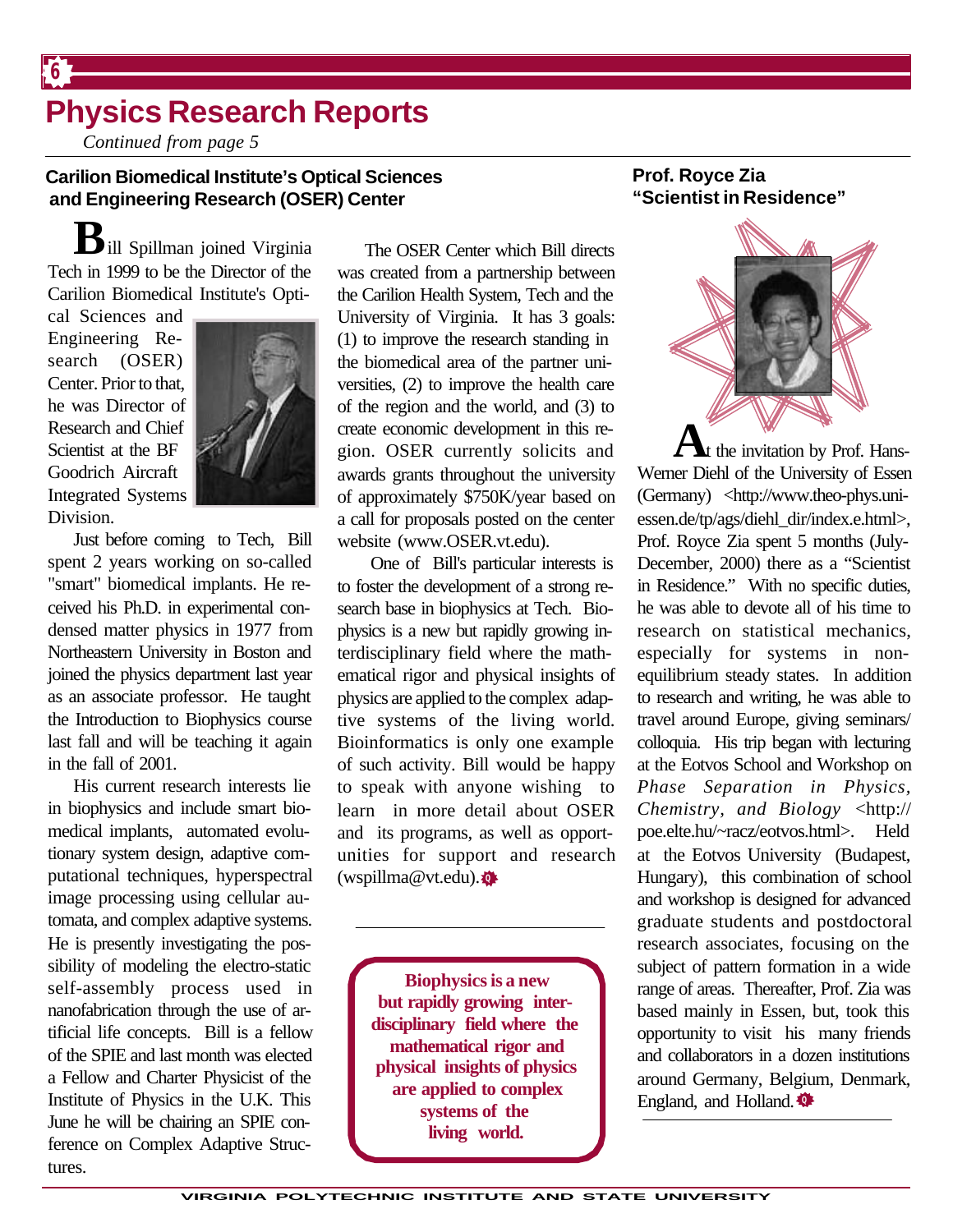#### **'Nano'**

#### *Continued from page 1*

biotechnology, information technology, environmental science and agriculture.

To understand the different potentials of tweaking molecules, consider that Lucent Technologies and Oxford University have used nanoscience to create a tiny pair of tweezers composed completely of DNA strands, while Motorola Corp. is trying to find a way to use carbon nanotubes sheets of carbon molecules rolled up the way you might roll up a newspaper - to create a better computer display screen.

Other scientists are working to turn a single molecule into an electric circuit, and some scientists are pondering ways atoms can be manipulated to one day create a "quantum computer" that can solve in one year problems that would take today's best computers billions of years to figure out.

So important is the nanoscience field that President Clinton announced a National Nanotechnology Initiative earlier this year and proposed \$500 million in funding. [editors note: Initiative announced early 2000].

Research universities across the country, eyeing the federal funding, have intensified their work on nanotechnology and have begun offering more nano-related classes. Virginia Tech, looking to move ahead of other institutions, is considering the creation of an interdisciplinary Center for Self-Assembled Nanostructures and Devices.

The promises of nanoscience are only a few years away, said Stephen Turner, a physics professor at Cornell

 who spoke at Virginia Tech's nanoscience mini-conference. "We're trying to do things that are going to be used three or four years from now."

Alex Zettl, physics professor at the University of California at Berkeley, said research there on carbon nanotubes has yielded ways to build nanosprings, nano-bearings and nanoelectric switches, potentially useful if molecular engines and robots become reality.

Scientists say there are still problems to overcome and questions to answer, but the research conducted so far promises that manipulating molecules will produce incredible technological advances.

**Q** right to expect." As Zettl said of his nanotube research: "It turns out all these things are working out better than we had a

*"Copyright Richmond Times-Dispatch, used with permission."*

> **"We're trying to do things that are going to be used three or four years from now."**  *-* **Dr. Stephen Turner**

### **New Faculty Members**

**7**

**Massimiliano Di Ventra -** Massimiliano Di Ventra obtained his BS degree in Physics magna cum laude from the University of Trieste, Italy, in 1991 and his PhD in Physics from the Ecole Polytechnique Federale of Lausanne, Switzerland in 1997. The same year he moved to Vanderbilt University as Research Associate and in 1999 he became Research Assistant Professor in the same University. Since 1998 he has been Visiting Scientist at IBM T.J. Watson Research Center. In summer 2000 he was appointed Assistant Professor of Physics at Virginia Tech. His research focus is in first-principles atomistic simulations of electronic, optical, and transport properties of materials with special emphasis on wide-bandgap materials, biological systems and devices for Molecular Electronics applications. His work in molecular electronics has been featured twice in the journal Nature and other national and international journals. He has been invited to give more than thirty presentations at conferences, workshops and seminars at universities, national and industrial laboratories worldwide. He has also filed a patent on a novel processing for power-electronics applications.

**Caren Hagner -** Caren Hagner obtained her PhD in Physics from the "Technische Universit ät München" (TUM), Germany in 1995 were she participated in an experiment searching for neutrino decays at a nuclear power reactor in Bugey (France). She was awarded the prize for best thesis of the year at TUM. She then received a Marie-Curie Fellowship and was Research Associate at the "Commisariat à l'Énergie Atomique" in Saclay (France), where she participated in the NOMAD neutrino oscillation experiment at CERN (Geneva, Switzerland). In 1997 she joined the BOREXINO group, a solar neutrino experiment at the Gran Sasso Underground Laboratory in Italy, at the "Technische Universität München" as Research Associate. She was a member of the Astroparticle Physics Center in Munich focusing on Dark Matter Search. In January 2001 she moved to Virginia Tech where she was appointed Assistant Professor. Her work in experimental particle physics has been focused on Neutrino Physics. It covers a large variety of detection techniques (from wire chambers to ultra-low radioactivity liquid scintillator detectors) and neutrino energies (low energy reactor neutrinos, solar neutrinos, supernova neutrinos and high energy neutrinos from accelerators). At Virginia Tech she will join the group of the BELLE experiment at KEK(Japan) where B-Physics and CP-Violation are studied.